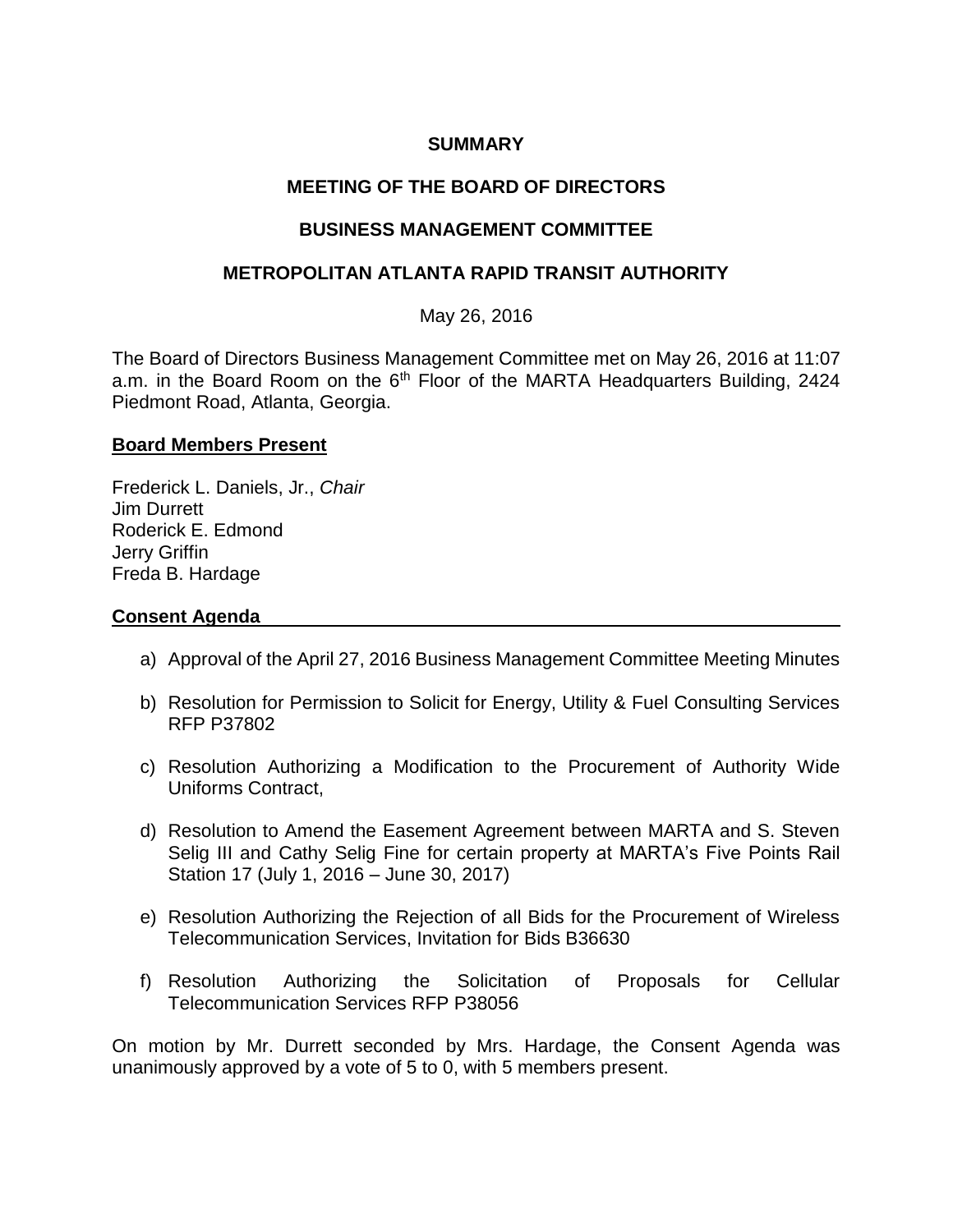#### **Individual Agenda**

Resolution Authorizing the Receipt of Federal Transit Administration FY 2016 Formula Grant Assistance

On motion by Mr. Durrett seconded by Dr. Edmond, the resolution was unanimously approved by a vote of 5 to 0, with 5 members present.

Briefing – Public Hearing Results

The Committee was briefed on the Public Hearing Results for the FY 2017 Proposed Budget and August 2016 Service Changes.

Resolution to Adopt the Fiscal Year 2017 Operating and Capital Funds Budgets

On motion by Mr. Durrett seconded by Dr. Edmond, the resolution was unanimously approved by a vote of 5 to 0, with 5 members present.

Briefing – FY2016 March Budget Variance Analysis and Performance Indicators

The Committee was briefed on the FY2016 March Budget Variance Analysis and Performance Indicators.

\*\*\*\*\*\*\*\*

On motion by Mr. Durrett seconded by Mrs. Hardage, the Committee unanimously agreed to go into Executive Session at 11:39 a.m. to discuss a real estate matter.

On motion by Mr. Griffin seconded Dr. Edmond, the Committee unanimously agreed to adjourn the Executive Session at 11:55 a.m.

\*\*\*\*\*\*\*\*

Resolution Authorizing Termination of the Ground Lease Agreement between Perimeter Mall, LLC, HRE Perimeter Inc. and Metropolitan Atlanta Rapid Transit Authority

On motion by Mr. Daniels seconded by Mr. Durrett, the resolution was moved forward without recommendation by a vote of 5 to 0, with 5 members present.